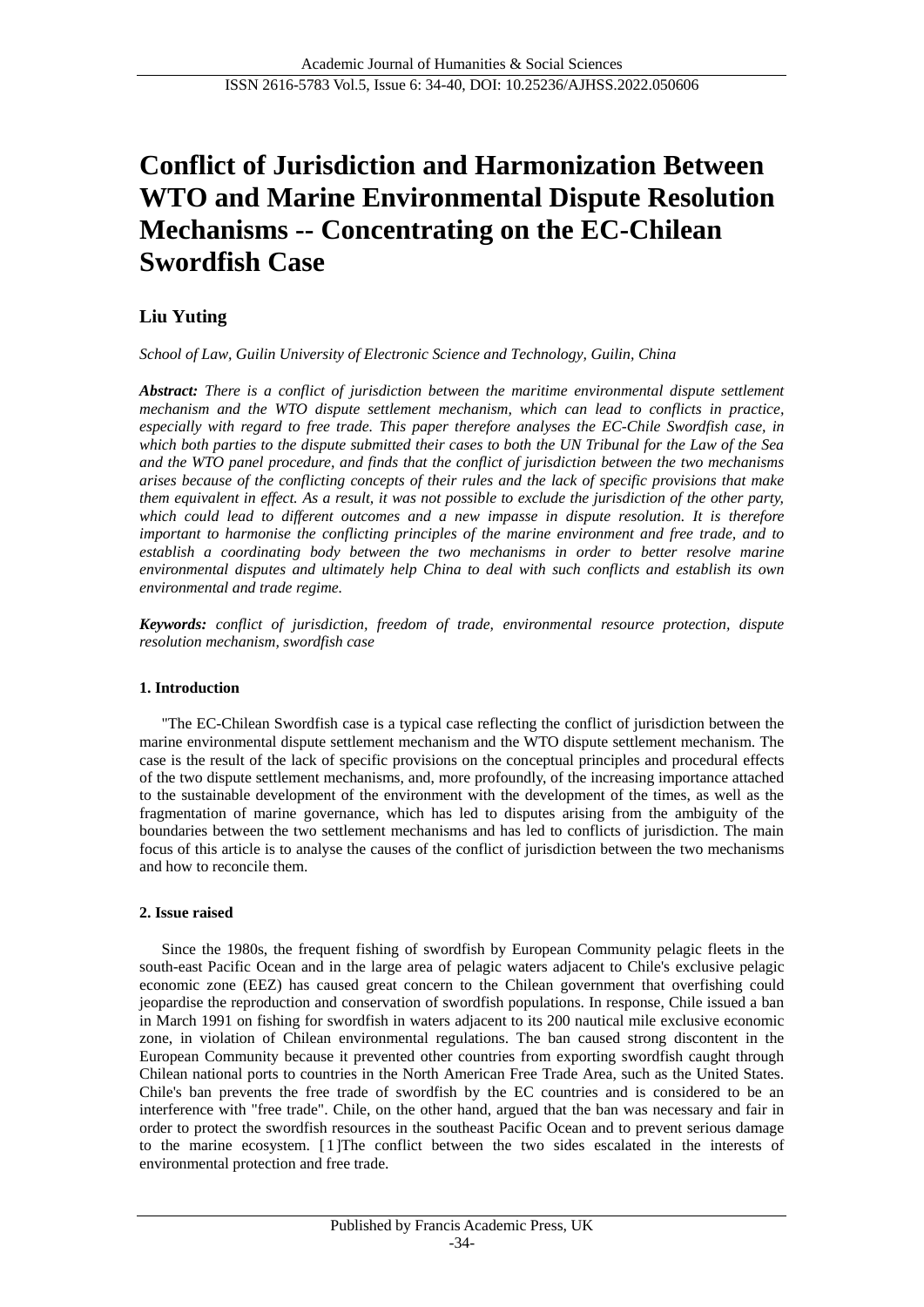For the next 10 years, the two sides chose to negotiate in an attempt to resolve the dispute, but the differences in their perceptions were too great to reach a consensus on the issue of swordfish fishing and to settle the dispute properly. Chile has always insisted that the two sides should first agree on a limit on the number of fish caught before talking about port access. The EC, on the other hand, wanted to resolve the issue of port access first, so that EC fishermen could reduce their losses first. [2]The unwillingness of both sides to back down led to a stalemate in negotiations and consultations as the swordfish dispute continued year after year and the conflicts became increasingly difficult to reconcile. In April 2000, the EC submitted the dispute to the WTO for settlement, while Chile submitted the dispute to the International Tribunal for the Law of the Sea in the same year to counter the EC's WTO action.The International Tribunal for the Law of the Sea terminated the proceedings in December 2009 and the WTO dispute settlement mechanism withdrew the case in May 2010, so the parties settled the dispute by negotiation.

#### **3. Conflict of Jurisdiction between Environmental Maritime Dispute Resolution and WTO Dispute Resolution Mechanism**

In this case, the European Community wanted to settle the dispute through the WTO dispute settlement mechanism, while Chile looked to the International Tribunal for the Law of the Sea to resolve the dispute. For disputes such as these, which involve both environmental resource protection and freedom of trade, states can choose different rules depending on the interests they need to obtain or the objectives they wish to achieve, and the different rules mean a variety of dispute resolution methods. This is due to the current situation of fragmented maritime governance, which is almost inevitable in international environmental dispute resolution, and therefore leads to a high risk of conflicting jurisdictions and blurred mutual boundaries.[3]

## *3.1. Jurisdiction and characteristics of the two dispute resolution mechanisms*

## *3.1.1. Jurisdiction and characteristics of the WTO dispute settlement mechanism*

Article 7 of the Understanding on Rules and Procedures Governing the Settlement of Disputes provides that the international jurisdiction of the WTO international dispute dispute settlement mechanism and its scope of application is all international disputes to which any of the basic agreements apply. Under the WTO, almost all disputes related to international trade can be brought under the jurisdiction of the WTO Dispute Settlement Body. At the same time, the WTO dispute settlement mechanism has the following characteristics in terms of jurisdiction: firstly, it establishes the principle of "reverse unanimity" and has compulsory jurisdiction over international trade disputes, i.e. when a party to a dispute submits an application for the establishment of a panel, as long as there is no objection at the next meeting, the panel will be automatically established and the other party to the dispute will be required to appear before it. The other party to the dispute will be required to appear before the panel, so it can be seen that as long as the case is submitted to the WTO dispute settlement mechanism, the WTO will be given jurisdiction. Secondly, the WTO Dispute Settlement Mechanism covers almost all disputes related to international trade, making it possible to resolve all trade related disputes under the WTO Dispute Settlement Mechanism and to maintain the homogeneity of the dispute settlement process, so that no different decisions can be made on similar cases. Finally, it is worth mentioning that the parties to disputes under the WTO dispute settlement mechanism are limited to its members and that, in terms of compulsory jurisdiction, the WTO dispute settlement mechanism breaks away from the restrictions imposed on the International Court of Justice by traditional international law and grants certain compulsory jurisdiction to panels of experts.

#### *3.1.2 Jurisdiction and characteristics of marine environmental dispute settlement mechanisms under the United Nations Convention on the Law of the Sea*

As a unique dispute settlement mechanism under the Convention, the Tribunal has a greater role and development prospect in dealing with marine environmental disputes. Firstly, the Tribunal has jurisdiction over disputes concerning the marine environment, whether under the Convention or not, as long as the parties to the dispute agree to submit them to the Tribunal, and its broad jurisdiction means that no marine environmental dispute will be left in a deadlock with no recourse. Secondly, the importance attached by the Convention to environmental disputes is also reflected in the establishment of the Seabed Disputes Chamber, the Fisheries Disputes Chamber and the Marine Environment Disputes Chamber, which were specifically established to deal with disputes relating, or partly relating, to the marine environment, while the first ad hoc chamber of the Tribunal dealt with a dispute relating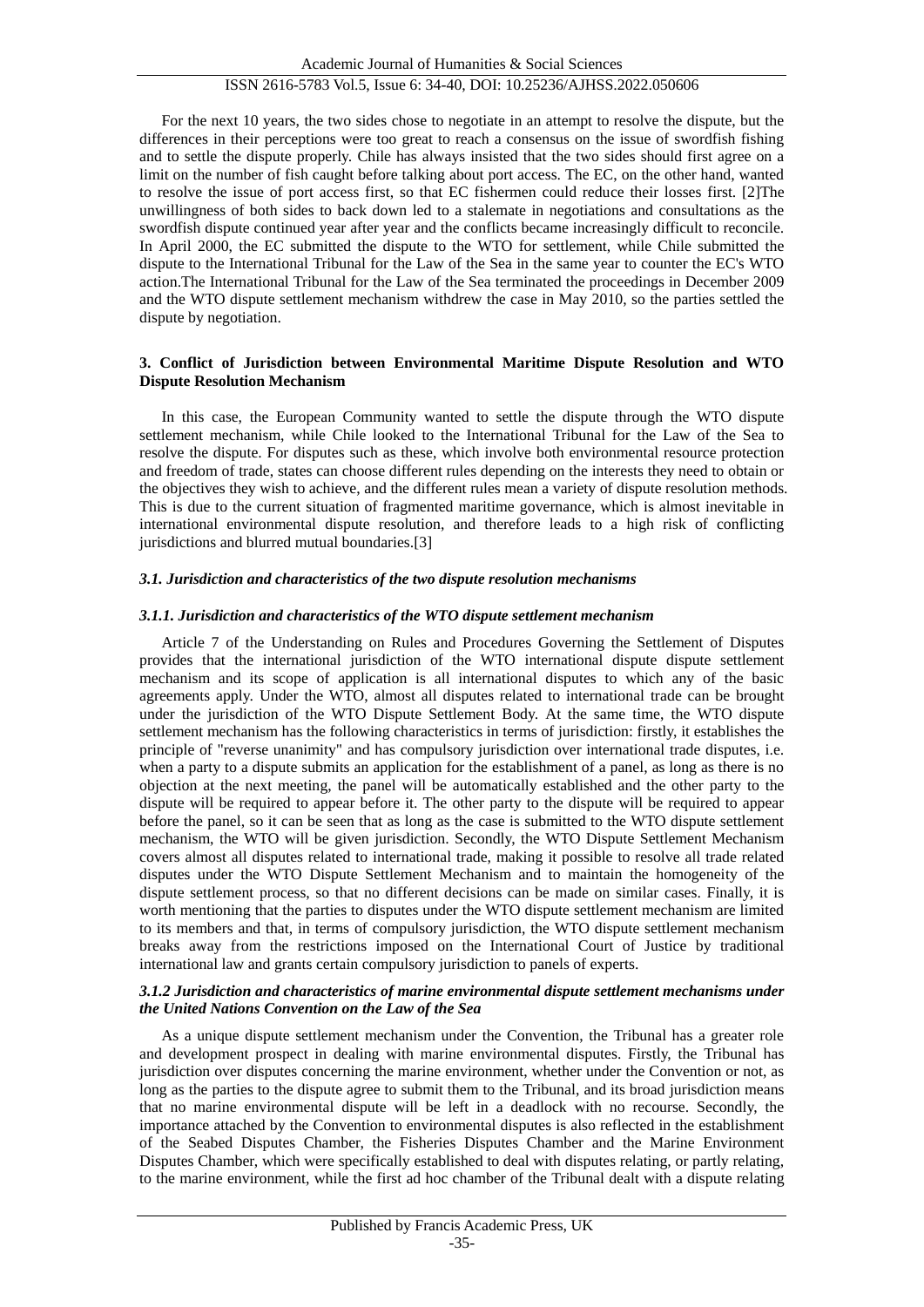# ISSN 2616-5783 Vol.5, Issue 6: 34-40, DOI: 10.25236/AJHSS.2022.050606

to the marine environment. Once again, the Tribunal has expanded the scope of the subject matter of the proceedings to include international organisations, legal persons and even natural persons, because with the development of technology and the process of globalisation, non-state subjects will play an increasing role in the protection of the marine environment, and the Tribunal's expansion of the scope of the subject matter of the proceedings has made it possible for non-state subjects to participate in the settlement of disputes concerning the marine environment, so that disputes will not be put on hold because they do not qualify as subjects. Disputes will not be put on hold because of ineligibility. Finally, the exploitation and exploration of marine resources and the protection of the marine environment are receiving more and more attention from the world, and disputes will inevitably arise in the course of various activities.

#### *3.2. Possible outcomes of conflicts of jurisdiction between the two dispute resolution mechanisms*

#### *3.2.1. Different outcome of the ruling*

The parties have chosen different dispute resolution mechanisms depending on their interests, with the International Tribunal for the Law of the Sea aiming at the protection of environmental resources and the WTO dispute settlement mechanism preferring freedom of trade, so the outcome may be largely different. If the case were to be adjudicated by the International Tribunal for the Law of the Sea, it is clear from the obligations under Articles 64 and 116-119 of the Convention, on which the Chilean government has focused, that the Convention places greater emphasis on the protection of living marine resources and that the above-mentioned treaties set limits on fishing on the high seas, impose obligations to conserve living marine resources and obligations to cooperate, so that the International Tribunal for the Law of the Sea is more inclined to "The International Tribunal for the Law of the Sea is therefore more inclined towards the concept of 'sustainable development', reflecting the importance it attaches to the protection of the marine environment. It is therefore likely that the Tribunal will rule in favour of the Chilean government to protect swordfish populations, as some fishing and trading practices that would damage the marine ecosystem will be restricted by the Convention. Should the case be decided in the WTO Dispute Settlement Mechanism, and based on the EC's claims in the WTO Dispute Settlement Mechanism and the Tribunal, the EC submits that the provisions of Article 169 of Chile's Fisheries Law violate Article 5 of the General Agreement on Tariffs and Trade (GATT) under the WTO regarding freedom of transit and the removal of quantitative restrictions, and that Chile's actions represent a significant restriction on free trade and therefore resort to WTO dispute settlement. Although the GATT Article 20 general exceptions provide for environmental protection and WTO members recognise the importance of sustainable development, the WTO has always maintained that it is not and will not be an environmental protection body and is not obliged to address environmental protection issues itself.[4] The WTO dispute settlement mechanism is, after all, focused on freedom of trade considerations and therefore cannot be The WTO Dispute Settlement Mechanism is, after all, focused on freedom of trade considerations and therefore cannot be faulted too much for giving too much consideration to environmental protection in this matter. Naturally, the WTO settlement mechanism will consider whether the Chilean government's actions are restrictive of free trade, so the WTO may ultimately rule in favour of the EC that the Chilean government's actions constitute a so-called "green barrier to trade". [5]This would result in a finding that the provisions of Article 169 of the Chilean Fisheries Law are contrary to the principles of the WTO and should be modified or revoked, a decision that is clearly contrary to the decision of the International Tribunal for the Law of the Sea.

## *3.2.2. Difficulty in enforcing the award*

It is therefore very likely that the International Tribunal for the Law of the Sea and the WTO dispute settlement mechanism will make two conflicting decisions, which will lead to a conflict in the implementation of the decisions of the two parties, and we know that the successful implementation of the decisions is a reflection of the ability of the disputing parties to ultimately defend their rights and interests, otherwise the dispute will be plunged into another deadlock due to its inability to be implemented.

On the one hand the enforcement of judgments of the International Tribunal for the Law of the Sea is at an impasse. Article 39 of Annex VI to the Convention expressly provides that: "The decisions of the Chamber shall be enforced in the territory of a State Party in the same manner as judgments or orders of the highest court of that State Party in whose territory they are required to be enforced." [6]Thus, in the case of the swordfish dispute, if the Tribunal's decision were to be enforced, the EC could use the WTO Dispute Settlement Body's decision as a reason to refuse to enforce the decision, and since the Tribunal does not have the power to review the WTO Dispute Settlement Body's outgoing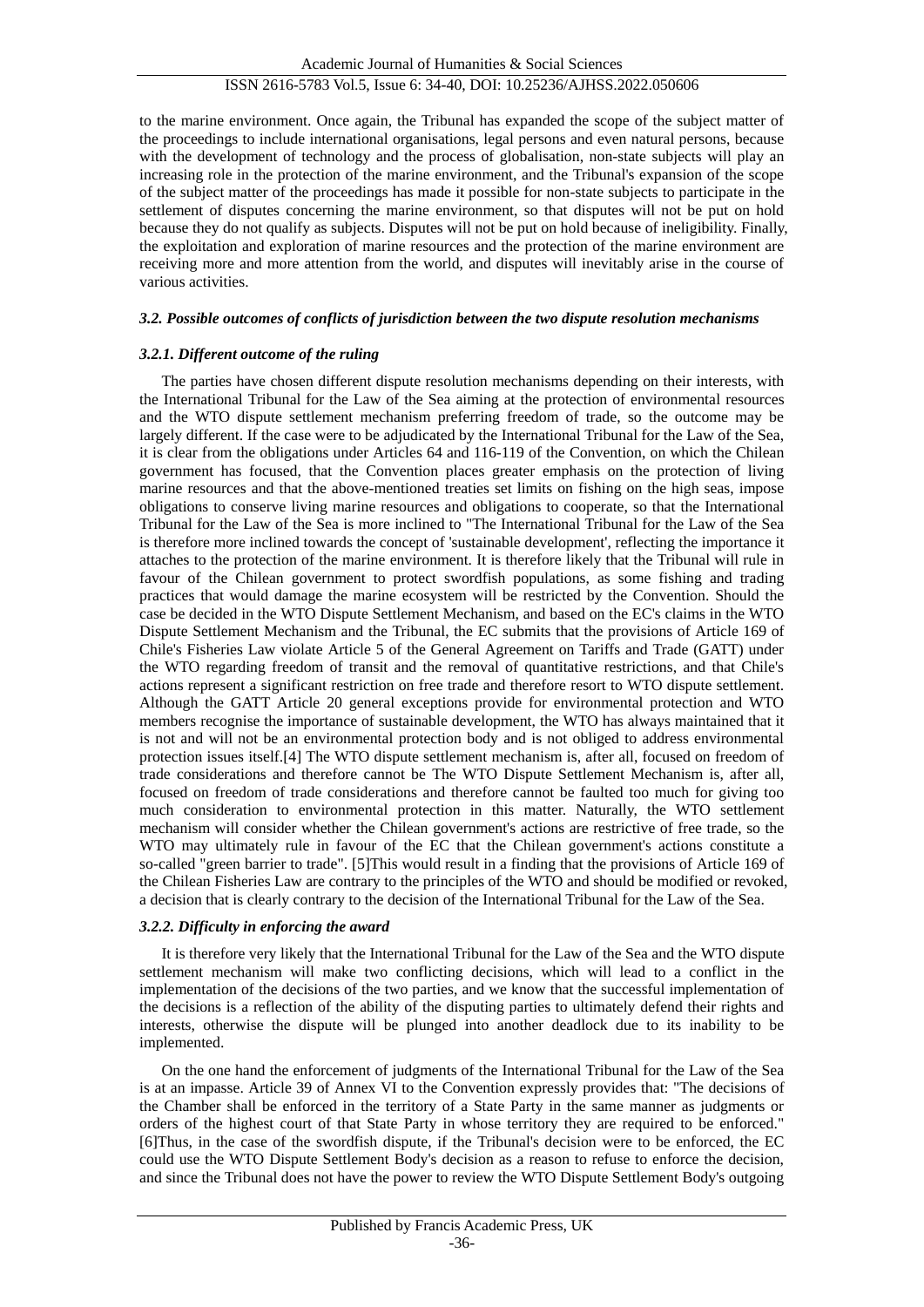decision, it may not be able to enforce the Court's decision and thus prevent the Chilean government from having recourse to the Tribunal for the purpose of conserving swordfish resources. The Tribunal does not have the power to review decisions made by the WTO Dispute Settlement Body, and therefore may not be able to enforce its decisions and thus prevent the Chilean government from using the Tribunal for the purpose of conserving swordfish resources.

On the other hand, WTO rulings are also difficult to enforce. According to Article 21 of the Understanding on Rules and Procedures Governing the Settlement of Disputes, the WTO Dispute Settlement Mechanism has the obligation to monitor the implementation of DSB recommendations and rulings after the DSB has reported through a panel or the Appellate Body. At the same time, the WTO Dispute Settlement Mechanism has set up a system of objections to the enforcement of rulings. Disagreements between the parties to a dispute as to "whether there are measures taken to comply with the recommendations and rulings or whether such measures are consistent with the applicable agreement" should be resolved under the DSU framework through the enforcement objection procedure in Article 21(5). If the Member concerned fails to bring the measures found to be inconsistent with an applicable agreement into conformity with that agreement or fails to comply with the recommendations and rulings of the DSB within a reasonable period of time determined in accordance with Article 21(3), the parties to the dispute shall negotiate with a view to arriving at mutually acceptable compensation. Compensation and suspension of concessions or other obligations under the DSU "are provisional measures available in the event that the recommendations and rulings are not implemented within a reasonable period of time". Therefore, it is easy to conclude that in the swordfish dispute, if the decision of the WTO dispute settlement mechanism is to be enforced, Chile can initiate an enforcement objection procedure, but the panel does not have the power to review the decision of the tribunal, so the WTO cannot require Chile to enforce the decision and the EC cannot achieve its objectives of swordfish fishing and free trade. On further analysis, even if the final award had been finally enforceable, the losing party would only have submitted a written report to the DSB on a regular basis over a long period of time in relation to its proposal for final enforcement or the progress of work on the award, and at the same time the DSB did not impose specific restrictions or requirements on the content or format of its written reports, i.e. the award could have been made entirely The award may be submitted in accordance with the wishes of the unsuccessful party, and the unsuccessful party is no longer required to identify any inconsistencies with the legal agreement to which the award relates or to submit a specific plan to the DBS for the implementation of the award. [7]As a result, the effectiveness of the enforcement of the award is not guaranteed.

# **4. Reconciling the Marine Environment and Free Trade Jurisdictional Conflicts and Implications for China**

# *4.1. Causes of conflict between the marine environment and free trade*

#### *4.1.1. Conflicting rule concepts in the Convention and WTO agreements*

Although the disputes under the UN Convention on the Law of the Sea (UNCLOS) are mainly environmental protection disputes, the causes of the disputes are related to trade interests, and many of the cases resolved by the WTO dispute settlement mechanism are related to environmental protection measures that restrict the free trade of member states. In the process of globalisation, the marine environment is becoming a factor affecting free trade, and more and more countries are realising the importance of marine environmental protection, and the natural and biological resources of the oceans are becoming the subject of free trade, which in turn has a greater or lesser impact on the marine environment. As a result, the protection of the marine environment as advocated in the Convention and the development of free trade as advocated in the WTO agreements are increasingly creating friction and conflict in practice. A closer analysis is due to the fact that the Convention and the WTO Agreement have different concepts of rules. The Marine Environment Dispute Settlement Mechanism (MEDM), whose guiding principle in environmental disputes is to examine whether the conduct of the parties to a dispute violates the protection of the marine environment and living resources and to adjudicate on the facts found, was established for the purpose of better protecting the marine environment. Similarly, the WTO Dispute Settlement Mechanism's philosophy is to examine whether a party has violated the relevant WTO Agreements and to make decisions on the basis of the facts in order to maximise the protection of "free trade". As a result, the conflicting philosophies of the two parties have led to completely opposite decisions between the marine environment dispute settlement mechanism under the Convention and the WTO dispute settlement mechanism, which is in essence a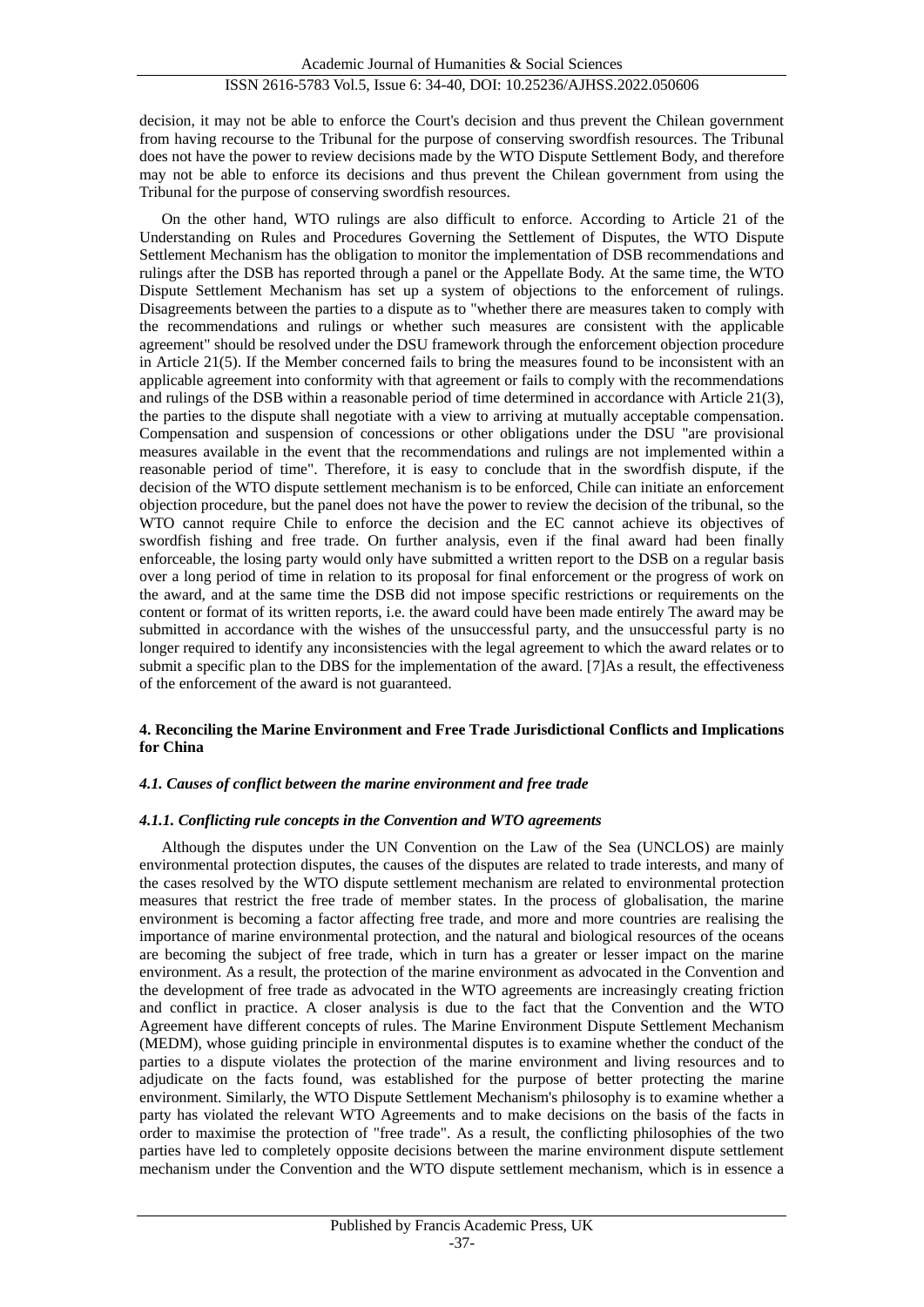# ISSN 2616-5783 Vol.5, Issue 6: 34-40, DOI: 10.25236/AJHSS.2022.050606

conflict between the marine environment and free trade.

#### *4.1.2. Both mechanisms have jurisdiction*

Both the marine environmental dispute settlement mechanism under the Convention and the WTO dispute settlement mechanism have compulsory jurisdiction in their respective areas of marine environmental protection and free trade. Under Article 286 of the Convention, if a party to a dispute submits a dispute to the marine environmental dispute settlement mechanism under the Convention, and the dispute is in accordance with the Convention, it has jurisdiction over the dispute and no longer requires the consent of the other party to the dispute.

Apart from the fact that both parties have compulsory jurisdiction, conflicts of jurisdiction can generally be avoided if the conflicting norms of jurisdiction are expressly set out in the Convention or WTO rules. However, the provisions of Article 23 of the Understanding on Rules and Procedures Governing the Settlement of Disputes do not prohibit other areas of dispute settlement from acquiring jurisdiction, and the provisions of Articles 281 and 282 of the Convention require the parties to satisfy "the procedures applicable to the parties to the dispute at the time the dispute is not settled", "the obligations under general, regional or bilateral agreements" and "the obligations under the Convention" before resorting to the Convention. ", "obligations under general, regional or bilateral agreements", the "proviso" to Article 282 provides that "[u]nless the parties to the dispute agree otherwise "This makes it almost impossible to invoke these provisions to deal with the issue of conflict of jurisdiction. [8]Thus when a dispute involves both the protection of the marine environment and free trade, and each has jurisdiction over what is provided for under the respective conventions, there is a situation where both have jurisdiction. In the swordfish dispute, neither party was able to exclude the other's jurisdiction over the dispute under their respective agreements, so we can see that neither the International Tribunal for the Law of the Sea nor the WTO panel process disputed the other's jurisdiction. Therefore, both parties have jurisdiction over the dispute, which leads directly to completely different outcomes, bringing the marine environment and free trade into conflict once again.

#### *4.1.3. Both are equally effective and there is no coordinating body*

Under article 30, paragraph 3, of the Vienna Convention on the Law of Treaties, the Convention provides for the successive effects of conventions on the same subject matter, but not for treaties on different subjects. The Convention, as the "Charter of the Seas", is a programmatic legal document on the law of the sea regime, while the WTO Agreement is a general agreement on the international trade regime, the content of which is not the same matter and therefore the effects cannot be compared by applying the Vienna Convention on the Law of Treaties to the traditional international law doctrine. Both the Convention and the WTO Agreement should be equally effective in their respective areas of establishment of a mechanism for the settlement of marine environmental disputes and a WTO dispute settlement mechanism. At the same time, international law is soft law in nature and does not have a rigid procedural system, a hierarchy of jurisdiction similar to ours or a common dispute settlement body, so there is no common binding system or body to coordinate the resolution of conflicts of jurisdiction between the two.

#### *4.2. Reconciling the conflicting paths of the marine environment and free trade*

#### *4.2.1 Principles underpinning the coordinated approach*

Adherence to the principle of sustainable development. Due to the special nature of the oceans, the principle of sustainable development, the principle of national environmental sovereignty not to harm the extraterritorial environment, the polluter pays principle, the precautionary principle and other special principles classified as "soft law" are bound to have a bearing and influence on the handling of marine environmental disputes. [9]Although the principle of sustainable development was introduced in 1987 in the report "Our Common Future", the concept of sustainable development was first expressed and accepted by the International Court of Justice in its judgment in the case between Hungary and Czechoslovakia in the Gebaskov-Rakimaro Project case, where the majority of the judges also invoked the concept of sustainable development to state that arrangements for Future arrangements "must take into account new norms and give due weight to new standards, not only when considering new activities, but also when continuing activities that have already begun. Sustainable development is a good expression of the need to reconcile economic development with environmental protection." [10]Therefore, from the perspective of the marine environment, a specific sustainable development agreement should be established in the negotiations and negotiations on trade, based on fair and reasonable international trade rules, and a specific sustainable development regime could be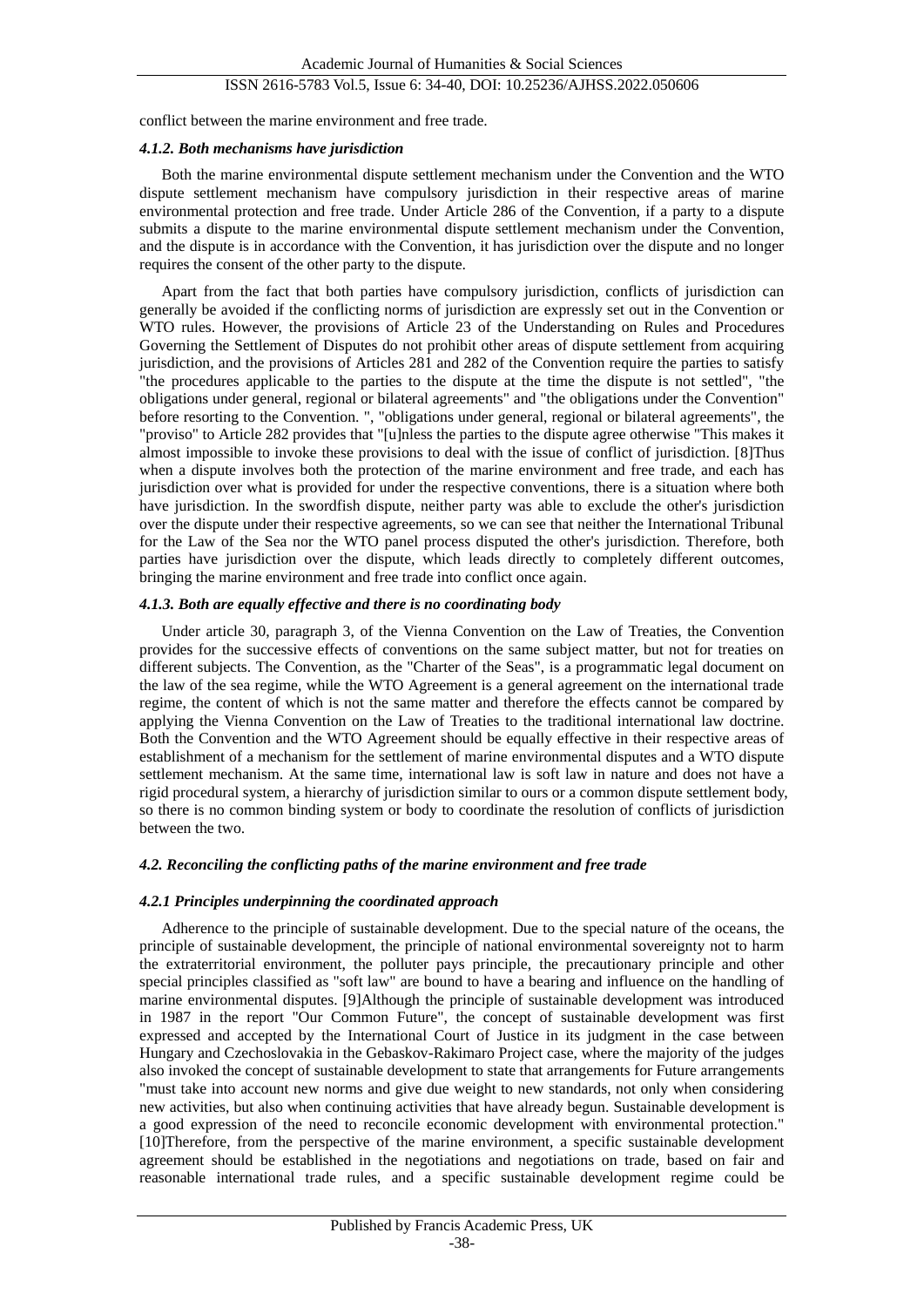implemented according to the actual situation, with appropriate compensation mechanisms and certain penalties to urge the various trading entities not to damage the marine environment through trade. On the other hand, from the aspect of free trade, we should change the traditional development model of high consumption and high pollution, vigorously develop environmental protection technology and equipment, optimise the structure of export products, and strive to open the international trade market with green products.

# *4.2.2. A practical approach to conflict resolution*

The establishment of a Marine Trade Commission (MTC) to promote cooperation between member states for the protection of the marine environment and the development of free trade, as well as the need for trade activities related to the marine environment to be made public and for proactive notification of the extent of possible impacts on the marine environment to promote the consciousness of member states to protect the marine environment. For example, the IOTC could set up an expert panel on international maritime dispute settlement under its jurisdiction to assist in the handling of maritime disputes between member states and international organisations involved in the internationalisation of maritime areas. [11]At the same time, according to the marine environment dispute settlement mechanism under the Convention and the WTO dispute settlement mechanism, the parties to a dispute need to negotiate to settle the dispute first, and when negotiations cannot reach an agreement, they can refer to this marine dispute settlement expert panel for a decision, which is composed of experts in marine affairs and experts in international trade, to determine the facts of the dispute within a certain time limit, and to assess the mutual impact between trade and The panel is composed of experts in maritime affairs and international trade, and determines the facts of the dispute within a certain time limit and assesses the mutual impact between trade and the marine environment, resulting in a binding decision, which is monitored by the Maritime Trade Commission.

# *4.3. Implications of conflict coordination for the establishment of relevant synergy mechanisms in China*

#### *4.3.1. Improving relevant domestic legislation and establishing a special agency to coordinate environment and trade*

The government should take the lead in setting up a special environment and trade coordinating body, specialising in coordinating the mutual impact and conflict between the environment and trade, improving the corresponding legal regulations and supervising their implementation, so as to promote the synergistic development of trade while achieving simultaneous protection of the environment. Specifically, it should, firstly, respond in a timely manner to the latest laws and regulations on environmental protection and free trade dispute resolution in China and abroad, formulate corresponding policies on the impact of trade practices on the environment in a graded and categorised manner, and supervise their implementation; secondly, provide advice and recommendations on the occurrence of disputes, prevent and resolve conflicts and disputes, and promote the development of the trade economy while reducing the damage to the environment caused by trade practices; and finally, provide regular advice to Lastly, we regularly distribute publications on the environment and free trade to governments and enterprises, and set up an official website to regularly update domestic and international laws and regulations on the environment and trade, as well as international and domestic status and trends, to enhance public awareness and participation, and to provide Chinese solutions and Chinese wisdom for the resolution of conflicts between environmental protection and free trade.

#### *4.3.2. The concept of "community of maritime destiny" to strengthen international cooperation in maritime dispute settlement in China*

The concept of "community of maritime destiny" means that strengthening international cooperation is a necessary way to develop China's environmental and trade regime, and that it is necessary to establish a mechanism for the synergistic development of China's environment and trade by strengthening international cooperation. Due to the different geopolitical and economic environments of the sovereign states in the oceans and seas, and the huge differences in their own interests, their correct understanding of and attitude towards the international maritime security crisis varies greatly. [12]Therefore, among the various ways of international cooperation, we can choose countries that have similar cognitive attitudes and ideas about maritime governance as our own for bilateral cooperation. Since there are only two subjects involved in bilateral cooperation, it is easier to reach agreement when negotiating synergistic development of environmental and trade issues, and the cost of negotiating cooperation is correspondingly lower. Both sides can negotiate and cooperate on